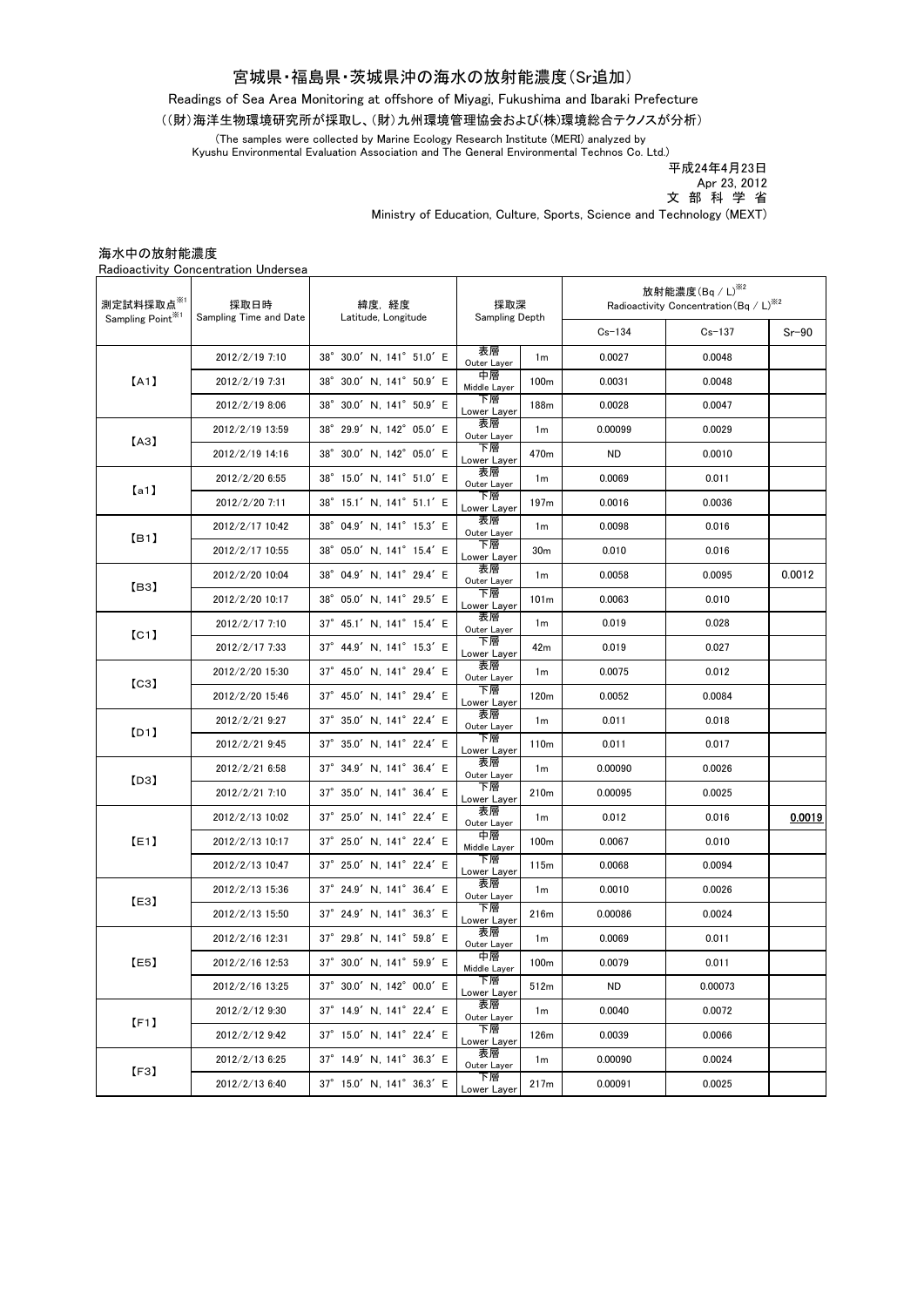| 【GO】 | 2012/2/11 6:56  | 37° 04.9' N, 141° 08.4' E                    | 表層<br>Outer Layer  | 1 <sub>m</sub>   | 0.0052    | 0.0093  |        |
|------|-----------------|----------------------------------------------|--------------------|------------------|-----------|---------|--------|
|      | 2012/2/11 7:18  | 37° 05.0' N, 141° 08.4' E                    | 下層<br>Lower Layer  | 87m              | 0.024     | 0.035   |        |
| [G1] | 2012/2/12 7:09  | 37° 04.9' N, 141° 15.3' E                    | 表層<br>Outer Layer  | 1m               | 0.0090    | 0.014   |        |
|      | 2012/2/12 7:24  | 37° 05.0' N, 141° 15.4' E                    | 下層<br>Lower Layer  | 122m             | 0.0062    | 0.010   |        |
| (G3) | 2012/2/10 14:38 | 37° 05.0' N, 141° 29.3' E                    | 表層<br>Outer Layer  | 1m               | 0.0034    | 0.0061  |        |
|      | 2012/2/10 14:52 | 37° 05.0' N, 141° 29.4' E                    | 下層<br>Lower Layer  | 191 <sub>m</sub> | 0.0024    | 0.0045  |        |
| (G4) | 2012/2/10 10:15 | 37° 00.0' N, 141° 45.1' E                    | 表層<br>Outer Layer  | 1 <sub>m</sub>   | 0.00070   | 0.0024  |        |
|      | 2012/2/10 10:30 | 37° 00.0' N. 141° 45.0' E                    | 下層<br>Lower Layer  | 643m             | ND        | 0.00059 |        |
|      | 2012/2/9 14:47  | 36° 54.9' N, 141° 08.2' E                    | 表層<br>Outer Layer  | 1 <sub>m</sub>   | 0.0032    | 0.0053  |        |
| [H1] | 2012/2/9 15:02  | 36° 55.0' N, 141° 08.3' E                    | 下層<br>Lower Layer  | 114m             | 0.0041    | 0.0072  |        |
| [H3] | 2012/2/10 7:00  | 36° 54.9' N, 141° 22.3' E                    | 表層<br>Outer Layer  | 1 <sub>m</sub>   | 0.0053    | 0.0091  |        |
|      | 2012/2/10 7:20  | 36° 55.0' N, 141° 22.4' E                    | 下層<br>Lower Layer  | 217m             | 0.0019    | 0.0040  |        |
|      | 2012/2/9 7:12   | $36^{\circ}$ 45.0' N, 140 $^{\circ}$ 53.1' E | 表層<br>Outer Layer  | 1 <sub>m</sub>   | 0.0015    | 0.0036  |        |
| [10] | 2012/2/9 7:34   | 36° 45.0' N, 140° 53.0' E                    | 下層<br>Lower Layer  | 62m              | 0.035     | 0.049   |        |
| [11] | 2012/2/9 9:13   | 36° 45.0' N, 140° 57.0' E                    | 表層<br>Outer Layer  | 1 <sub>m</sub>   | 0.00078   | 0.0026  |        |
|      | 2012/2/9 9:29   | 36° 45.0' N, 140° 56.9' E                    | 下層<br>Lower Layer  | 80 <sub>m</sub>  | 0.027     | 0.039   |        |
|      | 2012/2/9 12:04  | 36° 45.0' N, 141° 11.0' E                    | 表層<br>Outer Layer  | 1 <sub>m</sub>   | 0.00077   | 0.0025  |        |
| [13] | 2012/2/9 12:17  | 36° 45.0' N, 141° 11.0' E                    | 中層<br>Middle Layer | 100 <sub>m</sub> | 0.0073    | 0.011   |        |
|      | 2012/2/9 12:38  | 36° 45.0' N, 141° 11.0' E                    | 下層<br>Lower Layer  | 166m             | 0.032     | 0.044   |        |
| [J1] | 2012/2/6 12:52  | 36° 25.0' N, 140° 43.0' E                    | 表層<br>Outer Layer  | 1 <sub>m</sub>   | 0.0075    | 0.011   | 0.0013 |
|      | 2012/2/6 13:10  | 36° 25.0' N, 140° 43.0' E                    | 下層<br>Lower Layer  | 38m              | 0.0084    | 0.013   |        |
|      | 2012/2/6 7:06   | 36° 25.0' N, 140° 57.0' E                    | 表層<br>Outer Layer  | 1 <sub>m</sub>   | <b>ND</b> | 0.0016  |        |
| [J2] | 2012/2/6 7:40   | 36° 25.0' N, 140° 57.0' E                    | 下層<br>Lower Layer  | 265m             | 0.0055    | 0.0081  |        |
| [J3] | 2012/2/5 11:50  | 36° 25.0' N, 141° 04.0' E                    | 表層<br>Outer Layer  | 1 <sub>m</sub>   | 0.0014    | 0.0029  |        |
|      | 2012/2/5 12:04  | 36° 25.0' N, 141° 04.1' E                    | 下層<br>Lower Layer  | 555m             | <b>ND</b> | 0.00093 |        |
| K1   | 2012/2/5 6:58   | 36° 04.1' N, 140° 43.0' E                    | 表層<br>Outer Layer  | 1 <sub>m</sub>   | 0.0046    | 0.0082  |        |
|      | 2012/2/5 7:37   | 36° 04.1' N, 140° 43.0' E                    | 下層<br>Lower Layer  | 22m              | 0.0049    | 0.0080  |        |
| 【K2】 | 2012/2/4 14:38  | 36° 03.9' N, 140° 56.9' E                    | 表層<br>Outer Layer  | 1 <sub>m</sub>   | 0.00045   | 0.0022  |        |
|      | 2012/2/4 14:59  | 36° 04.0' N. 140° 57.0' E                    | 中層<br>Middle Layer | 100m             | 0.000093  | 0.0016  |        |
|      | 2012/2/4 15:31  | 36° 03.9' N, 140° 57.0' E                    | 下層<br>Lower Layer  | 190 <sub>m</sub> | 0.0047    | 0.0082  |        |
| [L1] | 2012/2/4 7:09   | 35° 45.0' N, 140° 57.0' E                    | 表層<br>Outer Layer  | 1 <sub>m</sub>   | 0.00087   | 0.0025  |        |
|      | 2012/2/4 7:40   | 35° 45.0' N, 140° 56.9' E                    | 下層<br>Lower Layer  | 36m              | 0.00073   | 0.0025  |        |
| [L3] | 2012/2/4 10:12  | 35° 45.1' N, 141° 11.0' E                    | 表層<br>Outer Layer  | 1 <sub>m</sub>   | <b>ND</b> | 0.0013  |        |
|      | 2012/2/4 10:36  | 35° 45.0' N, 141° 11.0' E                    | 下層<br>Lower Layer  | 164m             | 0.0065    | 0.010   |        |

※ 文部科学省として、(財)海洋生物環境研究所が採水し、(財)九州環境管理協会および(株)環境総合テクノスが分析

※ The samples of seawater collected by Marine Ecology Research Institute (MERI) were analyzed by Kyushu Environmental Evaluation Association and the General Environmental Technos Co. Ltd., on the request of Ministry of Education, Culture, Sports, Science and Technology (MEXT). ※ 太字下線データが今回追加分。それ以外は平成24年3月22日、平成24年4月16日公表済み。

※ Boldface and underlined readings are new. Others are published on Mar 22, 2012 and Apr 16, 2012.

※1 【 】内の番号は、図の測点番号に対応。

※1 The character enclosed in parentheses (Ex. 【A1】) indicates Sampling point in figure.

※2 NDの記載は、海水の放射能濃度の検出値がそれぞれ以下の検出下限値を下回る場合。ただし、検出下限値は検出器や試料性状により異なる ため、この値以下でも検出される場合もある。

 (【A3】 Cs-134 0.00047 Bq/L、【E5】 Cs-134 0.00044 Bq/L、【G4】 Cs-134 0.000040 Bq/L、【J2】 Cs-134 0.00048 Bq/L、 【J3】 Cs-134 0.00042 Bq/L、【L3】 Cs-134 0.00046 Bq/L)

※2 ND indicates the case that the detected radioactivity concentration in sea water was lower than the detection limits as follows. Please note that these nuclides are sometimes detected even when they are below the threshold, contingent on the detector or samples. (【A3】 0.00047 Bq/L for Cs-134, 【E5】 0.00044 Bq/L for Cs-134, 【G4】 Cs-134 0.000040 Bq/L, 【J2】 0.00048 Bq/L for Cs-134, 【J3】 0.00042 Bq/L for Cs-134 and 【L3】 0.00046 Bq/L for Cs-134)

(参考) 平成20~22年の福島第一海域(福島第一発電所から約25km付近)および茨城海域の表層海水の環境放射能調査の結果: (福島第一海域) Sr-90: 0.00091~0.0013Bq/L、(茨城海域) Sr-90: 0.00093~0.0014Bq/L

Reference) The results of the environmental radioactivity measurement in the outer layer of the seawater in the sea area around Fukushima Dai-ichi NPP)<br>(around 25km distant from Fukushima Dai-ichi NPP) and Ibaraki in 2008–

(the sea area around Fukushima Dai-ichi NPP) Sr-90: 0.00091~0.0013Bq/L, (the sea area of Ibaraki) Sr-90: 0.00093~0.0014Bq/L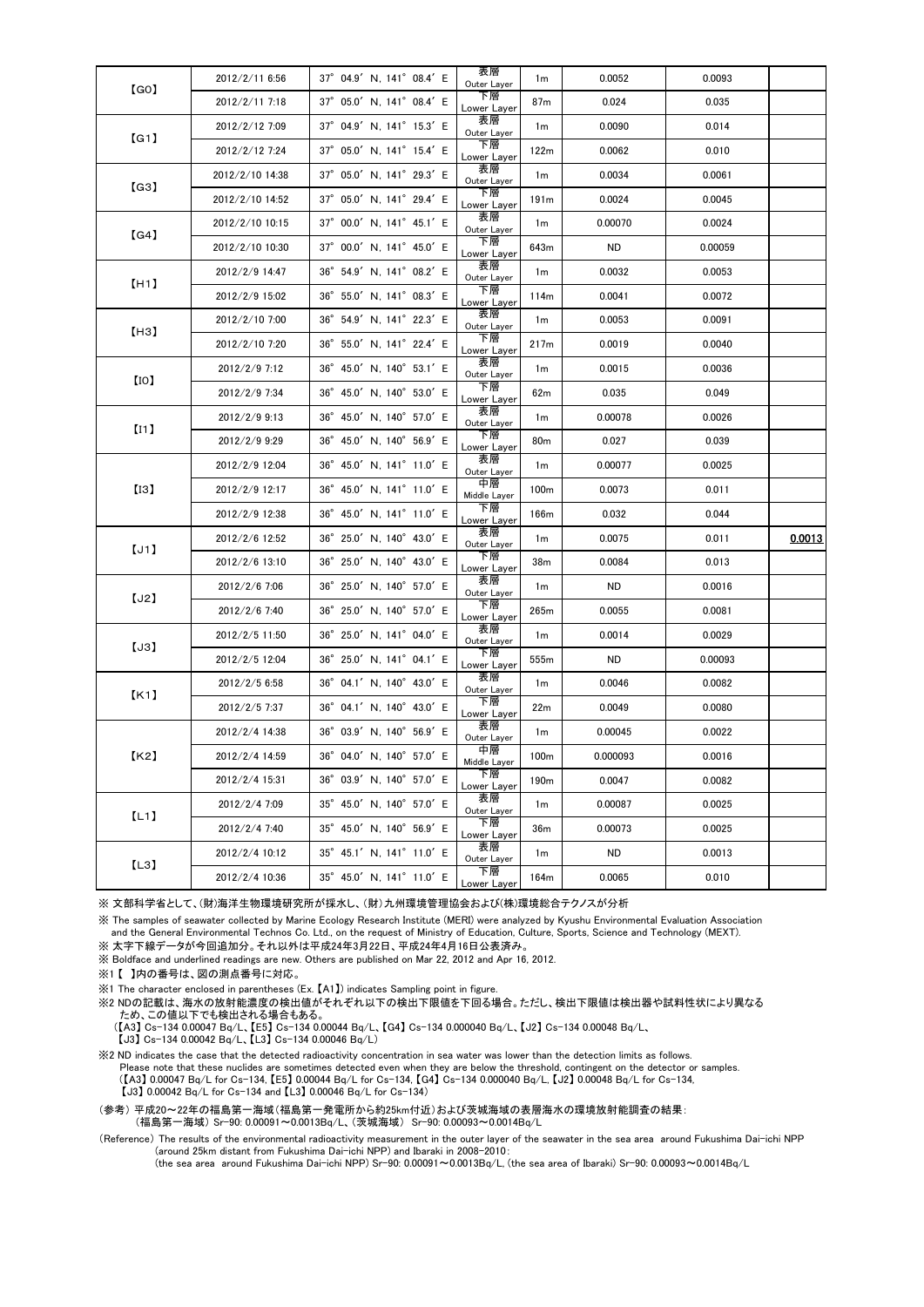## 宮城県・福島県・茨城県沖の海水の放射能濃度(Sr追加) (平成24年2月6日、13日採取)

Reading of Sea Area Monitoring at offshore of Miyagi, Fukushima, and Ibaraki Prefecture (Sampling Date: Feb 6, 13, 2012)

> 公表日:平成24年4月23日 (Published: Apr 23, 2012)



図中の■は東京電力(株)福島第一原子力発電所を示す。(The legend ■ indicates the location of TEPCO Fukushima Dai-ichi NPP.)<br>\* 文部科学省として、(財)海洋生物環境研究所が採水し、(財) 九州環境管理協会および(株)環境総合テクノスが分析

\* The samples of seawater collected by Marine Ecology Research Institute (MERI) were analyzed by Kyushu Environmental Evaluation Association and the General Environmental Technos Co. Ltd. on the request of Ministry of Education, Culture, Sports, Science and Technology (MEXT).

\* 太字下線データが今回追加分。それ以外は平成24年3月22日、平成24年4月16日公表済み。

Boldface and underlined readings are new. Others are published on Mar 22, 2012 and Apr 16, 2012.

※1 NDの記載は、海水の放射能濃度の検出値がそれぞれ以下の検出下限値を下回る場合。ただし、検出下限値は検出器や試料性状により異なるため、この値以下 でも検出される場合もある

 (【A3】 Cs-134 0.00047 Bq/L、【E5】 Cs-134 0.00044 Bq/L、【G4】 Cs-134 0.000040 Bq/L、【J2】 Cs-134 0.00048 Bq/L、【J3】 Cs-134 0.00042 Bq/L、 【L3】 Cs-134 0.00046 Bq/L)

※1 ND indicates the case that the detected radioactivity concentration in sea water was lower than the detection limits as follows.

Please note that these nuclides are sometimes detected even when they are below the threshold, contingent on the detectotor or samples.<br>([A3] 0.00047 Bq/L for Cs-134, [E5] 0.00044 Bq/L for Cs-134, [G4] 0.000040 Bq/L for Cs  $[1,3]$  0.00046 Bq/L for Cs-134)

※2 中層 (採取深 100m)

※2 Middle Layer(Samplig Depth 100m)

(参考) 平成20~22年の福島第一海域(福島第一発電所から約25km付近)および茨城海域の表層海水の環境放射能調査の結果:

(福島第一海域) Sr-90: 0.00091~0.0013Bq/L、(茨城海域) Sr-90: 0.00093~0.0014Bq/L

Reference) The results of the environmental radioactivity measurement in the outer layer of the seawater in the sea area around Fukushima Dai-ichi NPF)<br>(around 25km distant from Fukushima Dai-ichi NPP) and Ibaraki in 2008– (the sea area around Fukushima Dai-ichi NPP) Sr-90: 0.00092~0.0014Bq/L, (the sea area of Ibaraki) Sr-90: 0.00093~0.0014Bq/L